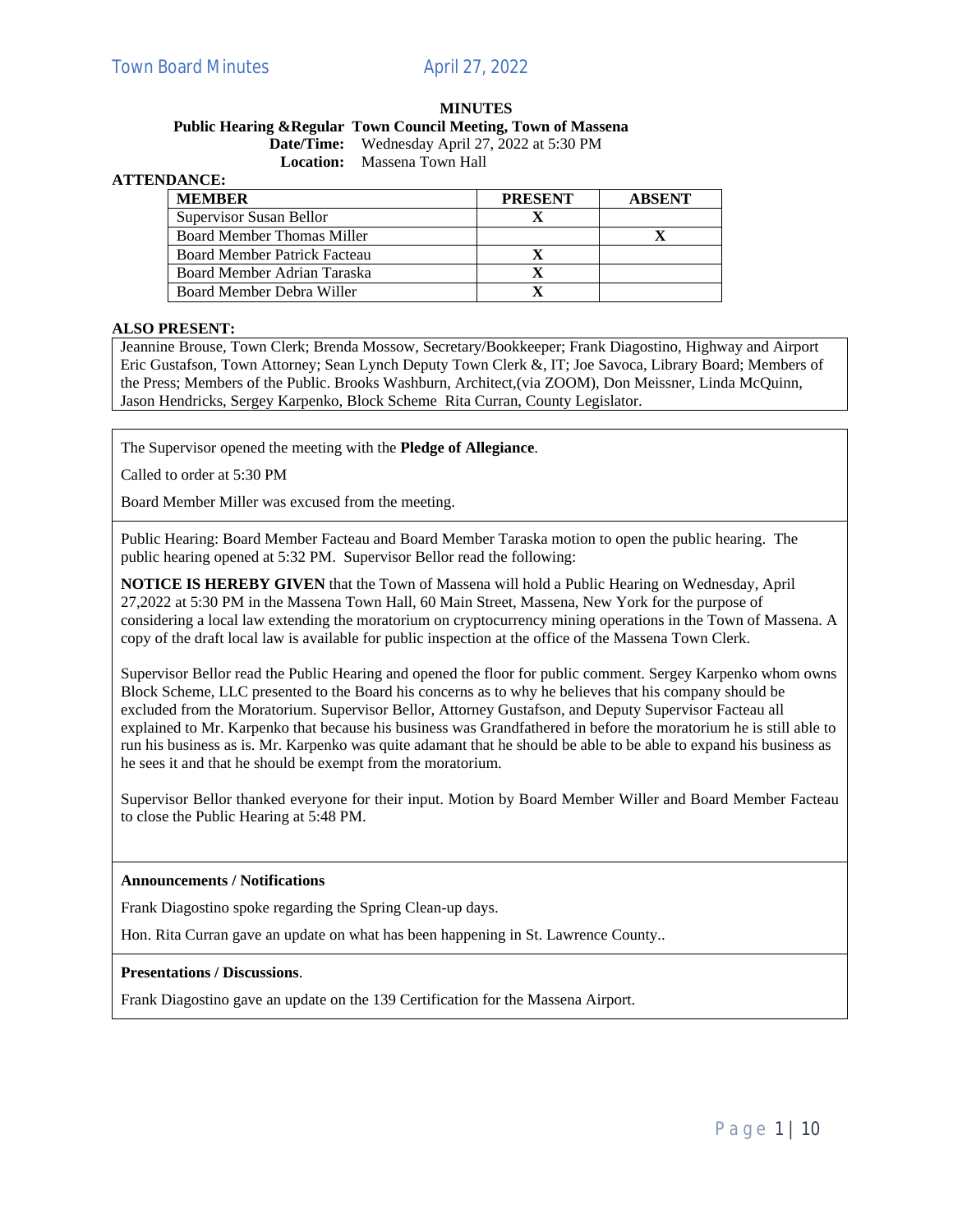| <b>Resolution</b>         | 62      | 2022 |                                                                                                           |     |     |         |        |
|---------------------------|---------|------|-----------------------------------------------------------------------------------------------------------|-----|-----|---------|--------|
|                           |         |      | Approval to extend the Moratorium on Cryptocurrency in the Town of Massena until November 30, 2022,       |     |     |         |        |
|                           |         |      | with the understanding that it can be extended again if needed, or rescinded if more Regulations are met. |     |     |         |        |
| Motion by:                | Willer  |      |                                                                                                           |     |     | Vote:   |        |
| Second by:                | Facteau |      |                                                                                                           | Aye | Nay | Abstain | Absent |
|                           |         |      | Susan Bellor                                                                                              |     |     |         |        |
|                           |         |      | Thomas Miller                                                                                             |     |     |         | X      |
|                           |         |      | Patrick Facteau                                                                                           | X   |     |         |        |
|                           |         |      | Adrian Taraska                                                                                            | X   |     |         |        |
|                           |         |      | Debra Willer                                                                                              | X   |     |         |        |
| <b>Motion is Carried.</b> |         |      |                                                                                                           |     |     |         |        |

| <b>Resolution</b>                          | 63      | ٠. | 2022 |                      |     |     |         |                  |
|--------------------------------------------|---------|----|------|----------------------|-----|-----|---------|------------------|
| Approval of the minutes for March 16, 2022 |         |    |      |                      |     |     |         |                  |
| Motion by:                                 | Facteau |    |      |                      |     |     | Vote:   |                  |
| Second by:                                 | Taraska |    |      |                      | Aye | Nay | Abstain | Absent           |
|                                            |         |    |      | Susan Bellor         | X   |     |         |                  |
|                                            |         |    |      | <b>Thomas Miller</b> |     |     |         | $\boldsymbol{X}$ |
|                                            |         |    |      | Patrick Facteau      | X   |     |         |                  |
|                                            |         |    |      | Adrian Taraska       | Χ   |     |         |                  |
|                                            |         |    |      | Debra Willer         | X   |     |         |                  |
| <b>Motion is Carried.</b>                  |         |    |      |                      |     |     |         |                  |

| <b>Resolution</b>         | 64                                                                                        | 2022 |                 |     |     |         |        |
|---------------------------|-------------------------------------------------------------------------------------------|------|-----------------|-----|-----|---------|--------|
|                           | Approving the hiring of two Summer Hires for the Highway Department Effective May 1, 2022 |      |                 |     |     |         |        |
| Motion by:                | Facteau                                                                                   |      |                 |     |     | Vote:   |        |
| Second by:                | Willer                                                                                    |      |                 | Aye | Nay | Abstain | Absent |
|                           |                                                                                           |      | Susan Bellor    |     |     |         |        |
|                           |                                                                                           |      | Thomas Miller   |     |     |         | X      |
|                           |                                                                                           |      | Patrick Facteau | X   |     |         |        |
|                           |                                                                                           |      | Adrian Taraska  | X   |     |         |        |
|                           |                                                                                           |      | Debra Willer    | X   |     |         |        |
| <b>Motion is Carried.</b> |                                                                                           |      |                 |     |     |         |        |

| <b>Resolution</b>         | 65      | 2022<br>٠                                                        |     |     |         |        |
|---------------------------|---------|------------------------------------------------------------------|-----|-----|---------|--------|
|                           |         | Approving the Grant Writing Services Contract with Linda McQuinn |     |     |         |        |
| Motion by:                | Willer  |                                                                  |     |     | Vote:   |        |
| Second by:                | Taraska |                                                                  | Aye | Nay | Abstain | Absent |
|                           |         | Susan Bellor                                                     | X   |     |         |        |
|                           |         | Thomas Miller                                                    |     |     |         | Χ      |
|                           |         | Patrick Facteau                                                  | X   |     |         |        |
|                           |         | Adrian Taraska                                                   | X   |     |         |        |
|                           |         | Debra Willer                                                     | X   |     |         |        |
| <b>Motion is Carried.</b> |         |                                                                  |     |     |         |        |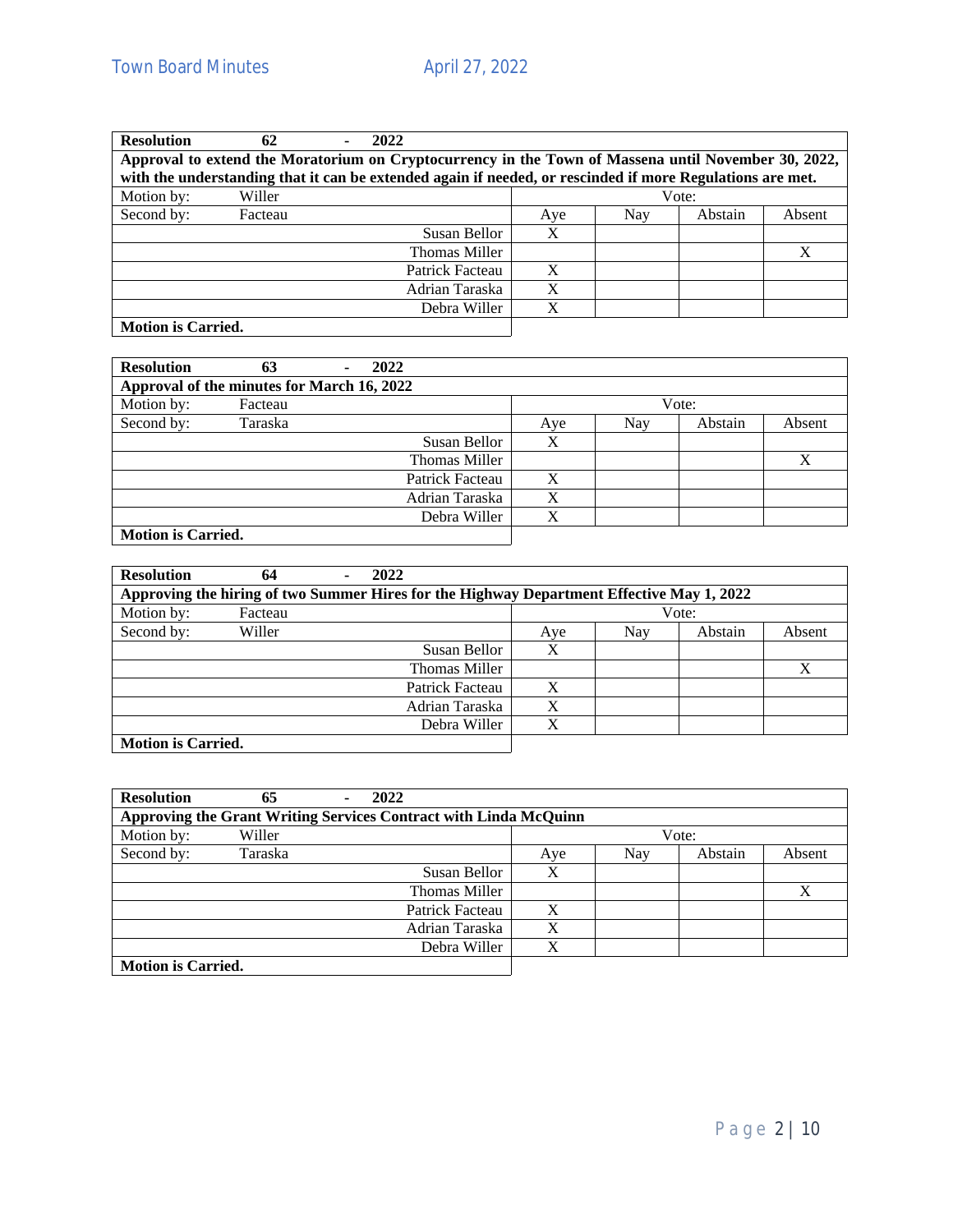| <b>Resolution</b>                              | 66      | 2022 |                 |     |     |         |        |
|------------------------------------------------|---------|------|-----------------|-----|-----|---------|--------|
| Approving ratifying date Change for #4 Warrant |         |      |                 |     |     |         |        |
| Motion by:                                     | Facteau |      |                 |     |     | Vote:   |        |
| Second by:                                     | Willer  |      |                 | Aye | Nay | Abstain | Absent |
|                                                |         |      | Susan Bellor    | X   |     |         |        |
|                                                |         |      | Thomas Miller   |     |     |         | X      |
|                                                |         |      | Patrick Facteau | X   |     |         |        |
|                                                |         |      | Adrian Taraska  | X   |     |         |        |
|                                                |         |      | Debra Willer    | X   |     |         |        |
| <b>Motion is Carried.</b>                      |         |      |                 |     |     |         |        |

| <b>Resolution</b>         | 67      | ۰ | 2022                                                               |     |     |         |        |
|---------------------------|---------|---|--------------------------------------------------------------------|-----|-----|---------|--------|
|                           |         |   | Approving a letter of support for the Salvation Army Canteen Truck |     |     |         |        |
| Motion by:                | Facteau |   |                                                                    |     |     | Vote:   |        |
| Second by:                | Taraska |   |                                                                    | Aye | Nay | Abstain | Absent |
|                           |         |   | Susan Bellor                                                       | X   |     |         |        |
|                           |         |   | Thomas Miller                                                      |     |     |         | X      |
|                           |         |   | Patrick Facteau                                                    | X   |     |         |        |
|                           |         |   | Adrian Taraska                                                     | X   |     |         |        |
|                           |         |   | Debra Willer                                                       | X   |     |         |        |
| <b>Motion is Carried.</b> |         |   |                                                                    |     |     |         |        |

| <b>Resolution</b><br>68<br>2022                                                                       |     |     |         |        |
|-------------------------------------------------------------------------------------------------------|-----|-----|---------|--------|
| Awarding the Runway 5-23 Rehabilitation Project to Barrett Paving Materials, Inc., Said Award Pending |     |     |         |        |
| FAA Acceptance of the Town's AIP Grant Application and Receipt of Federal Funding.                    |     |     |         |        |
| Motion by:<br>Facteau                                                                                 |     |     | Vote:   |        |
| Second by:<br>Taraska                                                                                 | Aye | Nay | Abstain | Absent |
| Susan Bellor                                                                                          | X   |     |         |        |
| Thomas Miller                                                                                         |     |     |         | X      |
| Patrick Facteau                                                                                       | X   |     |         |        |
| Adrian Taraska                                                                                        | X   |     |         |        |
| Debra Willer                                                                                          | X   |     |         |        |
| <b>Motion is Carried.</b>                                                                             |     |     |         |        |
|                                                                                                       |     |     |         |        |
| <b>Resolution</b><br>69<br>2022                                                                       |     |     |         |        |
| Approving Grant Administration Services Agreement for ARFF Testing Equipment with C&S Engineers,      |     |     |         |        |
| Inc. in the amount of \$5,000.00                                                                      |     |     |         |        |
| Motion by:<br>Facteau                                                                                 |     |     | Vote:   |        |
| Second by:<br>Willer                                                                                  | Aye | Nay | Abstain | Absent |
| Susan Bellor                                                                                          | X   |     |         |        |
| <b>Thomas Miller</b>                                                                                  |     |     |         | X      |
| Patrick Facteau                                                                                       | X   |     |         |        |
| Adrian Taraska                                                                                        | X   |     |         |        |
|                                                                                                       |     |     |         |        |
| Debra Willer                                                                                          | X   |     |         |        |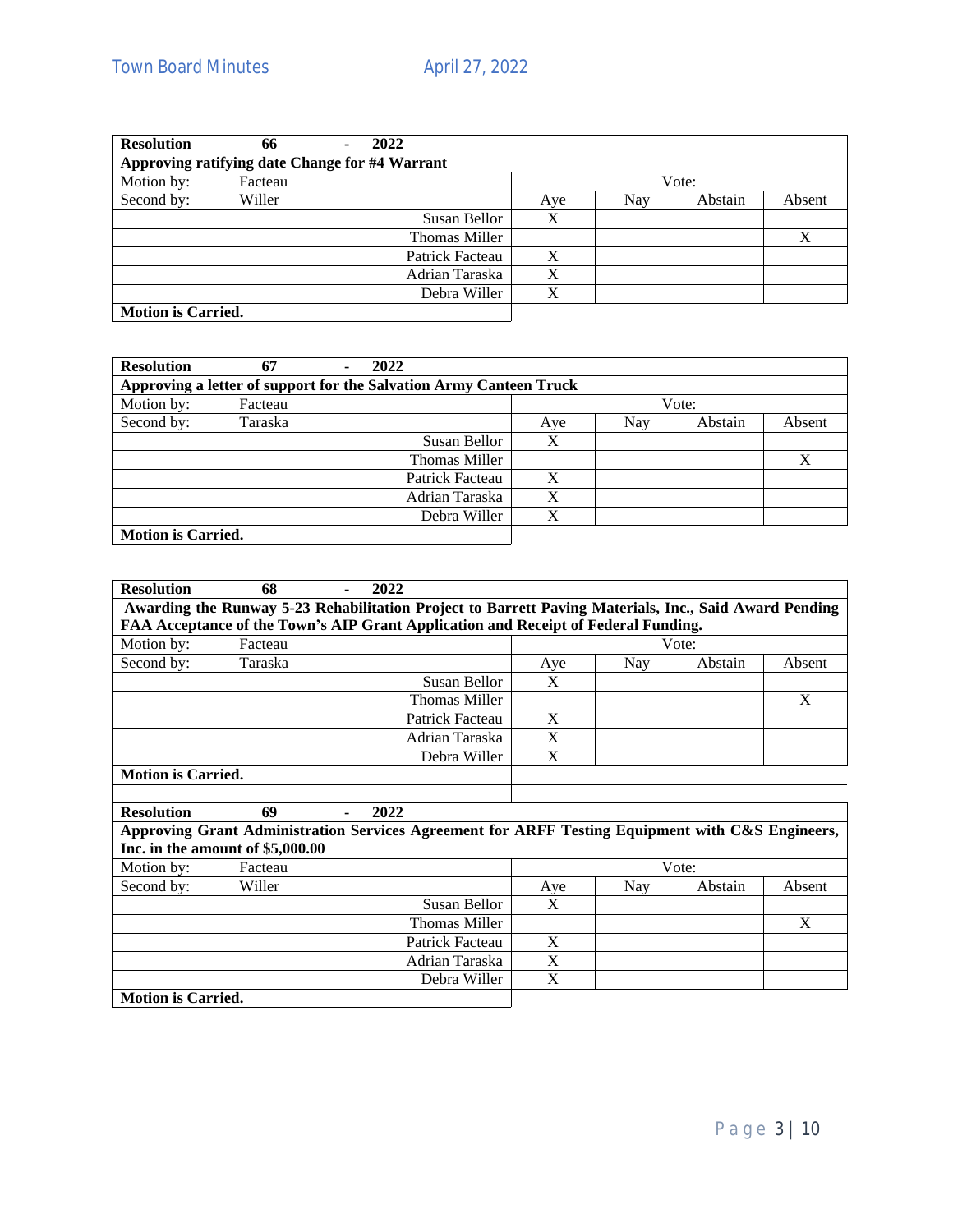| <b>Resolution</b><br>70<br>2022                                                              |       |     |         |        |
|----------------------------------------------------------------------------------------------|-------|-----|---------|--------|
| Awarding ARFF Testing Equipment to No Foam Systems, said Award Pending FAA Acceptance of the |       |     |         |        |
| Town's AIP Grant Application and Receipt of Federal Funding.                                 |       |     |         |        |
| Motion by:<br>Taraska                                                                        | Vote: |     |         |        |
| Second by:<br>Willer                                                                         | Aye   | Nay | Abstain | Absent |
| Susan Bellor                                                                                 | X     |     |         |        |
| Thomas Miller                                                                                |       |     |         | X      |
| Patrick Facteau                                                                              | X     |     |         |        |
| Adrian Taraska                                                                               | X     |     |         |        |
| Debra Willer                                                                                 | X     |     |         |        |
| <b>Motion is Carried.</b>                                                                    |       |     |         |        |
|                                                                                              |       |     |         |        |

| <b>Resolution</b>                              | 71      | 2022                                                                                                |       |     |         |        |
|------------------------------------------------|---------|-----------------------------------------------------------------------------------------------------|-------|-----|---------|--------|
|                                                |         | Approving a 10-Year lease #69435Z-22-L-00051 "Antenna & Equipment Space Lease" for Space Located in |       |     |         |        |
| Room 118 at the Massena International Airport. |         |                                                                                                     |       |     |         |        |
| Motion by:                                     | Facteau |                                                                                                     | Vote: |     |         |        |
| Second by:                                     | Willer  |                                                                                                     | Aye   | Nay | Abstain | Absent |
|                                                |         | Susan Bellor                                                                                        | X     |     |         |        |
|                                                |         | Thomas Miller                                                                                       |       |     |         | X      |
|                                                |         | Patrick Facteau                                                                                     | X     |     |         |        |
|                                                |         | Adrian Taraska                                                                                      | X     |     |         |        |
|                                                |         | Debra Willer                                                                                        | X     |     |         |        |
| <b>Motion is Carried.</b>                      |         |                                                                                                     |       |     |         |        |

| <b>Resolution</b>         | 72      | 2022                                                                                      |                      |     |     |         |        |
|---------------------------|---------|-------------------------------------------------------------------------------------------|----------------------|-----|-----|---------|--------|
|                           |         | Approval to Donate \$200.00 to Massena Veterans Organizations for the Memorial Day Parade |                      |     |     |         |        |
| Motion by:                | Facteau |                                                                                           |                      |     |     | Vote:   |        |
| Second by:                | Willer  |                                                                                           |                      | Aye | Nay | Abstain | Absent |
|                           |         |                                                                                           | Susan Bellor         | X   |     |         |        |
|                           |         |                                                                                           | <b>Thomas Miller</b> |     |     |         | X      |
|                           |         |                                                                                           | Patrick Facteau      | X   |     |         |        |
|                           |         |                                                                                           | Adrian Taraska       | X   |     |         |        |
|                           |         |                                                                                           | Debra Willer         | X   |     |         |        |
| <b>Motion is Carried.</b> |         |                                                                                           |                      |     |     |         |        |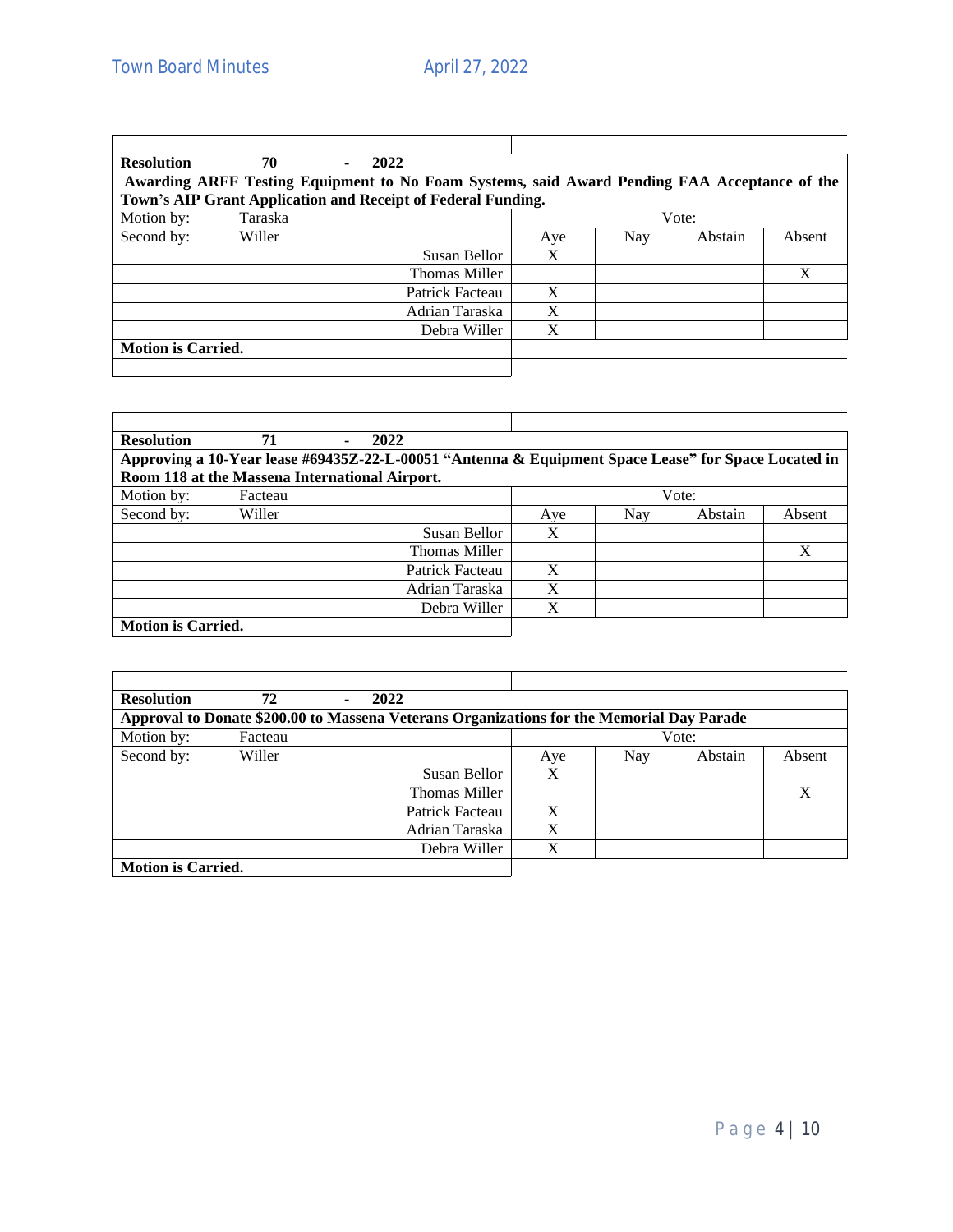$\mathbf{r}$ 

| <b>Resolution</b>         | 73                                                                                                | 2022<br>٠ |                 |     |     |         |        |
|---------------------------|---------------------------------------------------------------------------------------------------|-----------|-----------------|-----|-----|---------|--------|
|                           | Approving a Resolution urging New York State to Honor the Tribal-State Compact Agreement with St. |           |                 |     |     |         |        |
|                           | Lawrence County and Provide Withheld payments and Remain Current in the Future                    |           |                 |     |     |         |        |
| Motion by:                | Willer                                                                                            |           |                 |     |     | Vote:   |        |
| Second by:                | Taraska                                                                                           |           |                 | Aye | Nay | Abstain | Absent |
|                           |                                                                                                   |           | Susan Bellor    | X   |     |         |        |
|                           |                                                                                                   |           | Thomas Miller   |     |     |         | X      |
|                           |                                                                                                   |           | Patrick Facteau | X   |     |         |        |
|                           |                                                                                                   |           | Adrian Taraska  | X   |     |         |        |
|                           |                                                                                                   |           | Debra Willer    | X   |     |         |        |
| <b>Motion is Carried.</b> |                                                                                                   |           |                 |     |     |         |        |

| <b>Resolution</b><br>2022<br>74            |                                                                                                    |
|--------------------------------------------|----------------------------------------------------------------------------------------------------|
|                                            | Approving \$2 Million Dollar Ban Note through NBT Bank for the East Massena Water Project to cover |
| expenses until the Bond Money is received. |                                                                                                    |
| Motion by:<br>Facteau                      | Vote:                                                                                              |
| Second by:<br>Willer                       | Nay<br>Abstain<br>Absent<br>Aye                                                                    |
| Susan Bellor                               | X                                                                                                  |
| Thomas Miller                              | X                                                                                                  |
| Patrick Facteau                            | X                                                                                                  |
| Adrian Taraska                             | X                                                                                                  |
| Debra Willer                               | X                                                                                                  |
| <b>Motion is Carried.</b>                  |                                                                                                    |

| <b>Resolution</b>                                                                                 | 75      | 2022            |     |     |         |              |
|---------------------------------------------------------------------------------------------------|---------|-----------------|-----|-----|---------|--------------|
| Approval to open a Checking Account with Community Bank ****7981 Sand Storage Building & ****7999 |         |                 |     |     |         |              |
| <b>Runway 5-23 Rehabilitation (Construction)</b>                                                  |         |                 |     |     |         |              |
| Motion by:                                                                                        | Taraska |                 |     |     | Vote:   |              |
| Second by:                                                                                        | Willer  |                 | Aye | Nay | Abstain | Absent       |
|                                                                                                   |         | Susan Bellor    | X   |     |         |              |
|                                                                                                   |         | Thomas Miller   |     |     |         | $\mathbf{X}$ |
|                                                                                                   |         | Patrick Facteau | X   |     |         |              |
|                                                                                                   |         | Adrian Taraska  | X   |     |         |              |
|                                                                                                   |         | Debra Willer    | X   |     |         |              |
| <b>Motion is Carried.</b>                                                                         |         |                 |     |     |         |              |

| <b>Resolution</b>                      | 76      | 2022                                                                                           |                 |     |     |         |        |
|----------------------------------------|---------|------------------------------------------------------------------------------------------------|-----------------|-----|-----|---------|--------|
|                                        |         | Approval to open a Checking Account with NBT Bank ****1100 for East Massena Consolidated Water |                 |     |     |         |        |
| <b>District Water Main Replacement</b> |         |                                                                                                |                 |     |     |         |        |
| Motion by:                             | Taraska |                                                                                                |                 |     |     | Vote:   |        |
| Second by:                             | Willer  |                                                                                                |                 | Aye | Nay | Abstain | Absent |
|                                        |         |                                                                                                | Susan Bellor    | X   |     |         |        |
|                                        |         |                                                                                                | Thomas Miller   |     |     |         | X      |
|                                        |         |                                                                                                | Patrick Facteau | X   |     |         |        |
|                                        |         |                                                                                                | Adrian Taraska  | X   |     |         |        |
|                                        |         |                                                                                                | Debra Willer    | X   |     |         |        |
| <b>Motion is Carried.</b>              |         |                                                                                                |                 |     |     |         |        |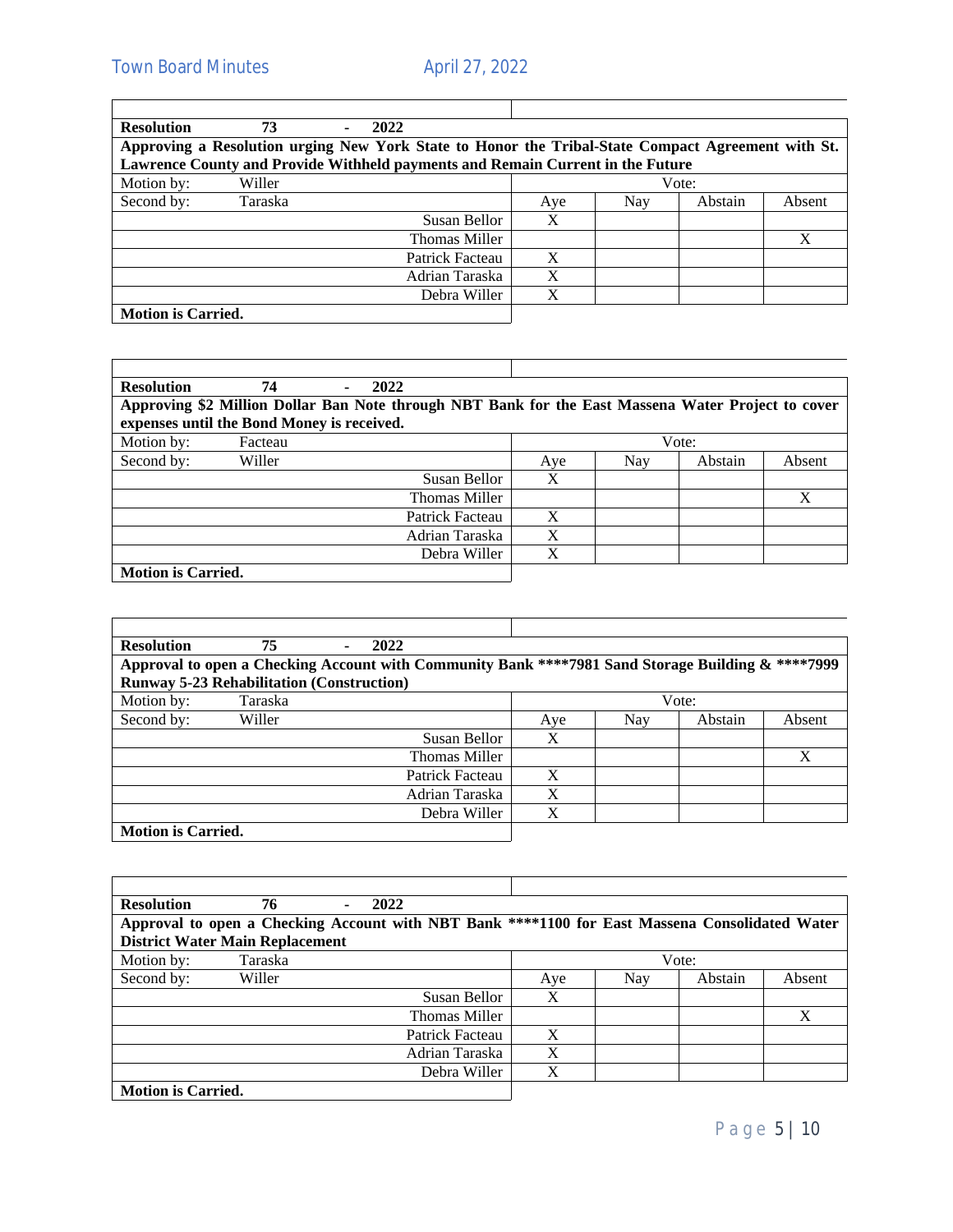| <b>Resolution</b>         | 77                                                                                                  | ٠ | 2022                 |     |     |         |        |
|---------------------------|-----------------------------------------------------------------------------------------------------|---|----------------------|-----|-----|---------|--------|
|                           | Approving closing Checking Account ****7258 with NBT Bank. Unused funds will be transferred back to |   |                      |     |     |         |        |
| the Town.                 |                                                                                                     |   |                      |     |     |         |        |
| Motion by:                | Taraska                                                                                             |   |                      |     |     | Vote:   |        |
| Second by:                | Willer                                                                                              |   |                      | Aye | Nay | Abstain | Absent |
|                           |                                                                                                     |   | Susan Bellor         | X   |     |         |        |
|                           |                                                                                                     |   | <b>Thomas Miller</b> |     |     |         | X      |
|                           |                                                                                                     |   | Patrick Facteau      | X   |     |         |        |
|                           |                                                                                                     |   | Adrian Taraska       | X   |     |         |        |
|                           |                                                                                                     |   | Debra Willer         | X   |     |         |        |
| <b>Motion is Carried.</b> |                                                                                                     |   |                      |     |     |         |        |

| <b>Resolution</b>                                                                                                                          | 78                                                                                                                                                                                                                                                                                                                                                               |  | 2022                              |                       |                              |     |         |                                                                                                                                                   |
|--------------------------------------------------------------------------------------------------------------------------------------------|------------------------------------------------------------------------------------------------------------------------------------------------------------------------------------------------------------------------------------------------------------------------------------------------------------------------------------------------------------------|--|-----------------------------------|-----------------------|------------------------------|-----|---------|---------------------------------------------------------------------------------------------------------------------------------------------------|
|                                                                                                                                            |                                                                                                                                                                                                                                                                                                                                                                  |  | <b>WARRANT#4</b><br>2022 INVOICES |                       |                              |     |         |                                                                                                                                                   |
| <b>FUND</b>                                                                                                                                | <b>DESCRIPTION</b>                                                                                                                                                                                                                                                                                                                                               |  |                                   |                       |                              |     |         | <b>AMOUNT</b>                                                                                                                                     |
| $\mathbf A$<br>B<br>DA<br><b>DB</b><br><b>HAC</b><br><b>HDA</b><br><b>HGR</b><br><b>HNO</b><br><b>HRV</b><br>L<br><b>SSM</b><br><b>SWA</b> | <b>GENERAL</b><br><b>GENERAL OUTSIDE</b><br><b>HIGHWAY</b><br><b>HIGHWAY OUTSIDE</b><br><b>TERMINAL APRON REHAB (CONST)</b><br><b>RUNWAY 5-23 REHAB (DESIGN)</b><br><b>GA APRON REHAB (CONST)</b><br>N RACQUETTE WATER LINE<br><b>RVRDA-LOCAL DEVELOPMENT CORP</b><br><b>LIBRARY</b><br><b>SOUTH MAIN STREET SEWER</b><br>E. MASSENA CONSOLIDATED WATER DISTRICT |  |                                   |                       |                              |     |         | \$167,016.16<br>138,500.48<br>88,597.01<br>1,602.33<br>1,001.06<br>58,000.00<br>3,434.34<br>5,346.00<br>100.00<br>18,982.55<br>319.53<br>1,739.78 |
| <b>WARRANT #4 CHECK #S 49841 - 49929</b>                                                                                                   | <b>TOTAL</b>                                                                                                                                                                                                                                                                                                                                                     |  |                                   |                       | \$484,639.24<br>\$326,091.14 |     |         |                                                                                                                                                   |
| <b>MANUAL CHECKS</b>                                                                                                                       |                                                                                                                                                                                                                                                                                                                                                                  |  |                                   |                       |                              |     |         | 158,548.10                                                                                                                                        |
|                                                                                                                                            |                                                                                                                                                                                                                                                                                                                                                                  |  |                                   | <b>TOTAL</b>          |                              |     |         | \$484,639.24                                                                                                                                      |
| Motion by:                                                                                                                                 | Taraska                                                                                                                                                                                                                                                                                                                                                          |  |                                   |                       |                              |     | Vote:   |                                                                                                                                                   |
| Second by:                                                                                                                                 | Willer                                                                                                                                                                                                                                                                                                                                                           |  |                                   | Aye                   |                              | Nay | Abstain | Absent                                                                                                                                            |
|                                                                                                                                            |                                                                                                                                                                                                                                                                                                                                                                  |  | Susan Bellor                      | X                     |                              |     |         |                                                                                                                                                   |
|                                                                                                                                            |                                                                                                                                                                                                                                                                                                                                                                  |  | <b>Thomas Miller</b>              |                       |                              |     |         | $\mathbf X$                                                                                                                                       |
|                                                                                                                                            |                                                                                                                                                                                                                                                                                                                                                                  |  | Patrick Facteau                   | X                     |                              |     |         |                                                                                                                                                   |
|                                                                                                                                            |                                                                                                                                                                                                                                                                                                                                                                  |  | Adrian Taraska                    | $\mathbf X$           |                              |     |         |                                                                                                                                                   |
|                                                                                                                                            |                                                                                                                                                                                                                                                                                                                                                                  |  | Debra Willer                      | $\overline{\text{X}}$ |                              |     |         |                                                                                                                                                   |
| <b>Motion is Carried.</b>                                                                                                                  |                                                                                                                                                                                                                                                                                                                                                                  |  |                                   |                       |                              |     |         |                                                                                                                                                   |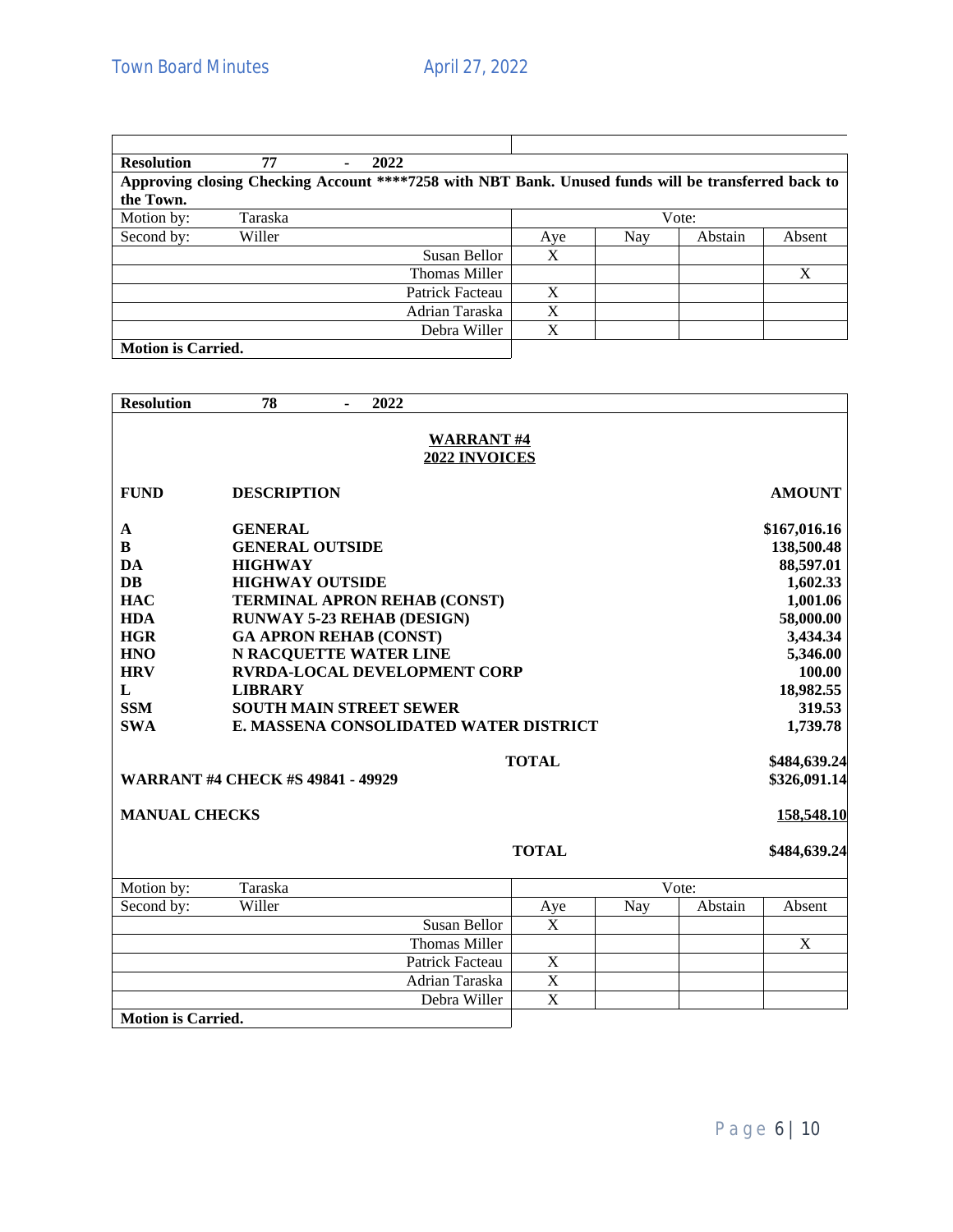| <b>Resolution</b>                                   | 79 | 2022                               |                                                                                                                                                                                                            |
|-----------------------------------------------------|----|------------------------------------|------------------------------------------------------------------------------------------------------------------------------------------------------------------------------------------------------------|
|                                                     |    |                                    | <b>BUDGET &amp; CASH TRANSFERS AND AMENDMENTS</b>                                                                                                                                                          |
|                                                     |    |                                    | CASH TRANSFER: TRANSFER \$1,000.00 from NBT Bank A/C#****8489 Town of Massena General Fund to                                                                                                              |
| NBT Bank A/C#****9869 Town of Massena - Brian Chase |    |                                    |                                                                                                                                                                                                            |
| District - Water Main Replacement A/C#****1100      |    |                                    | TRANSFER \$2,000,000 from NBT Bank A/C#****8489 to Town of Massena East Massena Consolidated Water                                                                                                         |
| Water District - Water Main Replacement project.)   |    |                                    | (This transfer will open the new checking account to keep all expenses separate for the East Massena Consolidate                                                                                           |
|                                                     |    |                                    |                                                                                                                                                                                                            |
|                                                     |    |                                    | <b>TRANSFER</b> \$4,685.88 from Attorney Contractual A/C# A.1420.400 to Attorney Contractual Hospital A/C#                                                                                                 |
|                                                     |    |                                    | A.1420.400.4510 (This transfer will cover the over-run in this account due to creating a new general ledger<br>account for Massena Memorial Hospital legal fees.) TRANSFER \$1,033.51 from Town of Massena |
|                                                     |    |                                    | A/C#****7258 to Town of Massena General Fund A/C#****8489. (This transfer will close out the account for                                                                                                   |
|                                                     |    |                                    | retiree Joseph Cordwell. Joseph chose to go on the Village insurance with this wife.) TRANSFER \$1,386.18                                                                                                  |
|                                                     |    |                                    | from Town of Massena Supervisor Office A/C#****0120 to Town of Massena Terminal Apron Rehab (Const)                                                                                                        |
|                                                     |    |                                    | A/C#****3733 at Community Bank. (This transfer is for FAA#1) TRANSFER \$58,000.00 from the Town of                                                                                                         |
|                                                     |    |                                    | Massena Supervisor Office A/C#****0120 to Town of Massena Runway 5-23 Rehabilitation (Design)                                                                                                              |
|                                                     |    |                                    | A/C#****2453 at Community Bank. (This transfer is for FAA#15) REQUEST PERMISSION to open the                                                                                                               |
|                                                     |    |                                    | following checking accounts at Community Bank: Checking A/C#****7981<br>Sand Storage Building Checking                                                                                                     |
|                                                     |    |                                    | A/C#****7999 Runway 5-23 Rehabilitation (Const) (These are for two new airport grants.) REQUEST                                                                                                            |
|                                                     |    |                                    | <b>PERMISSION</b> to open the following checking account at NBT Bank: Checking A/C#****1100 East Massena                                                                                                   |
| <b>Consolidated Water District</b>                  |    |                                    |                                                                                                                                                                                                            |
|                                                     |    |                                    | Water Main Replacement <b>REQUEST PERMISSION</b> to close the following checking account at NBT Bank:                                                                                                      |
| Checking A/C#****7258 Town of Massena (J Cordwell)  |    |                                    |                                                                                                                                                                                                            |
|                                                     |    |                                    | (Unused funds in the checking account will be transferred back to the Town.)                                                                                                                               |
| <b>BUDGET AMENDMENT</b>                             |    |                                    |                                                                                                                                                                                                            |
| <b>INCREASE</b> A/C# A.1410.100                     |    | <b>Town Clerk Personal Service</b> | \$14,240.00                                                                                                                                                                                                |
| <b>INCREASE</b> A/C# A.9010.800                     |    | State Retirement \$3,278.00        |                                                                                                                                                                                                            |
| <b>INCREASE</b> A/C# A.9030.800                     |    | Social Security                    | \$1,918.00                                                                                                                                                                                                 |
| <b>INCREASE</b> A/C#A.9035.800                      |    | Medicare                           | \$449.00                                                                                                                                                                                                   |
| <b>INCREASE</b> A/C# A.9055.800                     |    | <b>Disability Insurance</b>        | \$420.00                                                                                                                                                                                                   |
| <b>INCREASE</b> A/C# A.9060.800                     |    |                                    | Hospital & Medical Insurance \$22,423.00                                                                                                                                                                   |
| <b>INCREASE</b> A/C# B.4020.100                     |    |                                    | Registrar of Vital Statistics. Personal \$4,616.00                                                                                                                                                         |
|                                                     |    |                                    | DECREASE A/C#A.3089.000<br>Other State Aid \$47,344.00                                                                                                                                                     |
|                                                     |    |                                    | (NYPA High Flow 2022)                                                                                                                                                                                      |
|                                                     |    |                                    | This budget amendment represents the Deputy Town Clerk position to go from part-time to a full-time position per                                                                                           |
| Town Board meeting March 16th, 2022.                |    |                                    |                                                                                                                                                                                                            |
|                                                     |    |                                    |                                                                                                                                                                                                            |
|                                                     |    |                                    |                                                                                                                                                                                                            |

| Motion by:                | Taraska |                 | Vote:                           |  |  |  |  |
|---------------------------|---------|-----------------|---------------------------------|--|--|--|--|
| Second by:                | Facteau |                 | Abstain<br>Absent<br>Nay<br>Aye |  |  |  |  |
|                           |         | Susan Bellor    |                                 |  |  |  |  |
|                           |         | Thomas Miller   |                                 |  |  |  |  |
|                           |         | Patrick Facteau |                                 |  |  |  |  |
|                           |         | Adrian Taraska  |                                 |  |  |  |  |
|                           |         | Debra Willer    |                                 |  |  |  |  |
| <b>Motion is Carried.</b> |         |                 |                                 |  |  |  |  |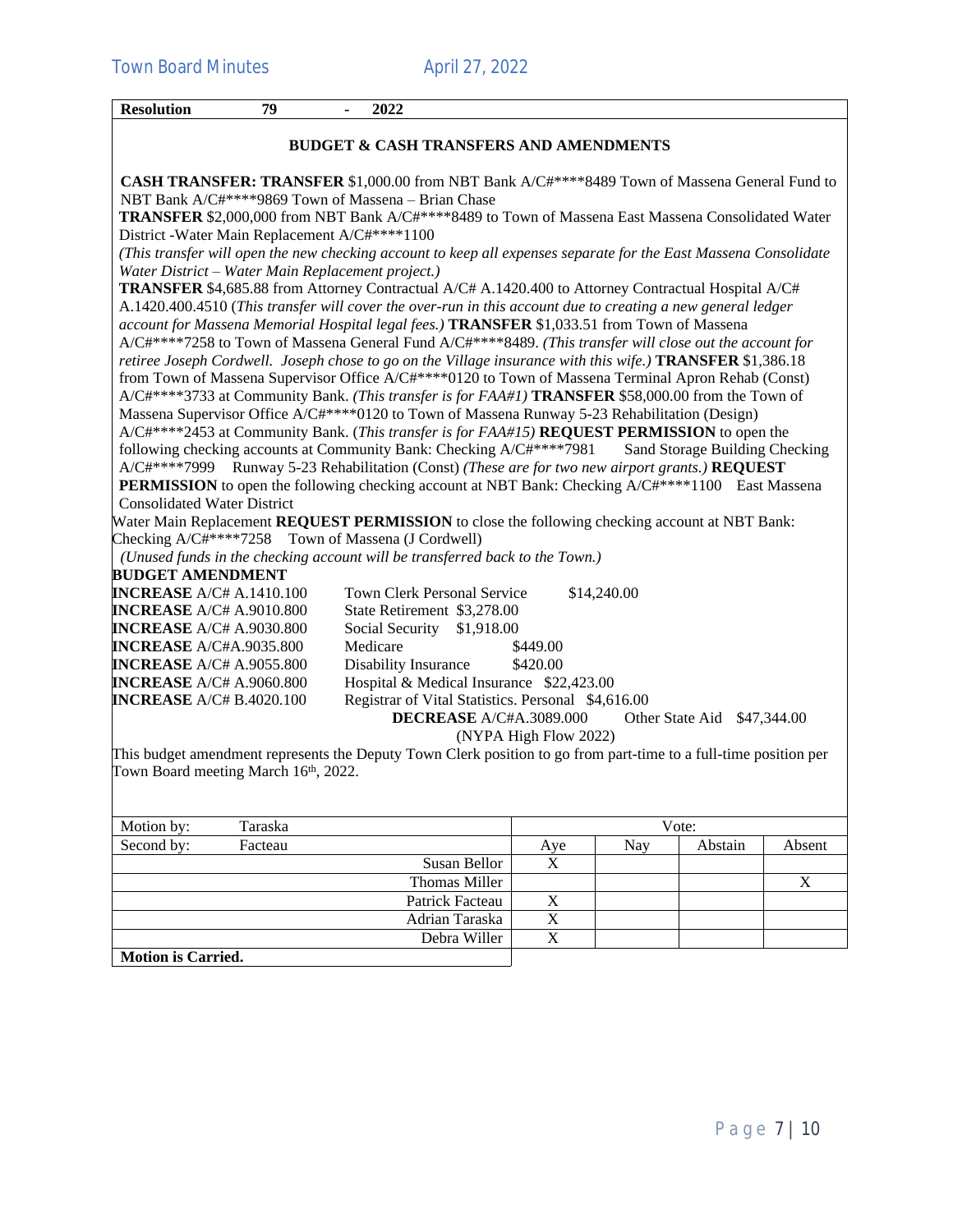# **Committee Reports:**

*Report Submitted by Frank Diagostino*

Massena Town Board meeting April 27, 2022

Highway Department

March 2022 plowed (10) times between Mar. 1 / Mar. 31, 2022. Worked 198 hours of overtime March 2022. Tuesday 3/1, Wednesday 3/2, Thursday 3/3, Sunday 3/6, Monday 3/7, Tuesday 3/8, Friday 3/11, Saturday 3/12, Sunday 3/13, Monday 3/28.

Winter 2022 Totals: November 2021 through March 2022, Overtime worked – 980 hrs. November 2021 through March 2022, Plowed 58 days. Salt Purchased November 2021 through March 2022, 4100 tons.

Removed wing and front plows and power washed all plow trucks. Performed brake maintenance on plow trucks, installed tarps. Repaired unit #2 pickup truck box. Replace batteries and repaired (2) coolant leaks on plow truck #33. Plow truck #49 replaced axle seals, bearings, brake drum, brake pads and springs on both rear drive wheels. Replace transmission coolant lines on plow truck #52. Serviced unit #4 small dump truck. Prepared all trailers for NYS Inspection, Inspections are due in April. Replaced wing cable and sheaves on airport plow truck #52. Repaired leaking seal on Ingersoll Rand roller. Worked with Village on sewer line issues on Highland Road. Serviced all mowing equipment changed oil, grease, replaced blades and picked up supplies. Brought plow truck #50 to 5<sup>TH</sup> wheel Diesel in Malone. Using 2 gallons of antifreeze each time truck is driven and oil line to turbo leaking. The EGR valve and oil line will need to be replaced. John Deere backhoe replaced hydraulic line on boom arm. Moved museum artifacts from Hayden's to Massena Mall storage. Started office renovation at the Town Hall. Filled potholes on town roads. Received new Batwing mower for mowing roadsides. Plow truck #45 replaced both brake slack adjusters, replaced brake chamber on left rear side and removed wheels, brake drums, cleaned brakes and check brake springs.

# Massena Airport

Boutique Air numbers for March 2022 Enplaned 340, Deplaned 331, Total 671, landings 168. Cancelled for weather 6, Cancelled other 12, Total cancelled flights 18 for March 2022. Repaired Kodak snowblower replaced spindle, bearings and wheel on right side of blower. Power washed plow trucks, removed plows and sander from pickup trucks. Replaced blown airline coupler on ARFF truck. Started getting mowing equipment ready. Repaired lighted wind shocks on runway 5 and 27 and adjusted REIL light on runway 27 end left side. **Received bids for Runway 5-23 Rehabilitation project. Low bid was \$8,280,536.00, local share is \$207,013.00. Received** bids for ARFF testing equipment project. One bid only, total cost of project \$25,000.00, local share \$625.00. Submitted to FAA on April 8, 2022, a draft for UAS Unmanned Aircraft Systems (Drones) response plan, due to the FAA by April 30,2022. Once the draft is approved by the FAA it will have to be incorporated into (AEP) Airport Emergency Plan and the (ACM) Airport Certification Manual. UAS Response Plan must be reviewed with local law enforcement agencies once it is approved. The FAA performed a Part 139 Airport Certification Inspection on March 30, 2022. FAA found nine minor discrepancies. All discrepancies have been addressed as of April 5, 2022. We have received a closeout letter from the FAA that all discrepancies have been addressed and closed, dated April 8, 2022. Had a per-construction meeting with TSA, Boutique Air, C&S and Massena Airport employees on the terminal Apron Project that will start on June 1, 2022. Reviewed the four stages of the project, safety requirements and security requirements. Baseline King will repair electrical issue with the east end of Taxiway A lighting when they are here for the Terminal Apron Project.

# Massena Library

Hartford Steam Boiler will be doing and internal inspection on the boiler on May 12, 2022.

# Massena Museum

No issues

### Massena Town Hall

The boiler failed and external inspection for a leaking pressure gauge, also need to replace the gas regulator valve. This will be done when the boiler is shut down the summer months. Repaired waterline leak in the police department (Massena Town Hall). A Three-inch waterline was leaking, shut water off to town hall on Friday April 15, 2022, to make repair. Town employees worked with Riley Plumbing to repair the leak. State Highway 131 bridge closure.

Notice: The New York Start will be closing the SH 131 bridge across from the mall on May 18, 2022, for deck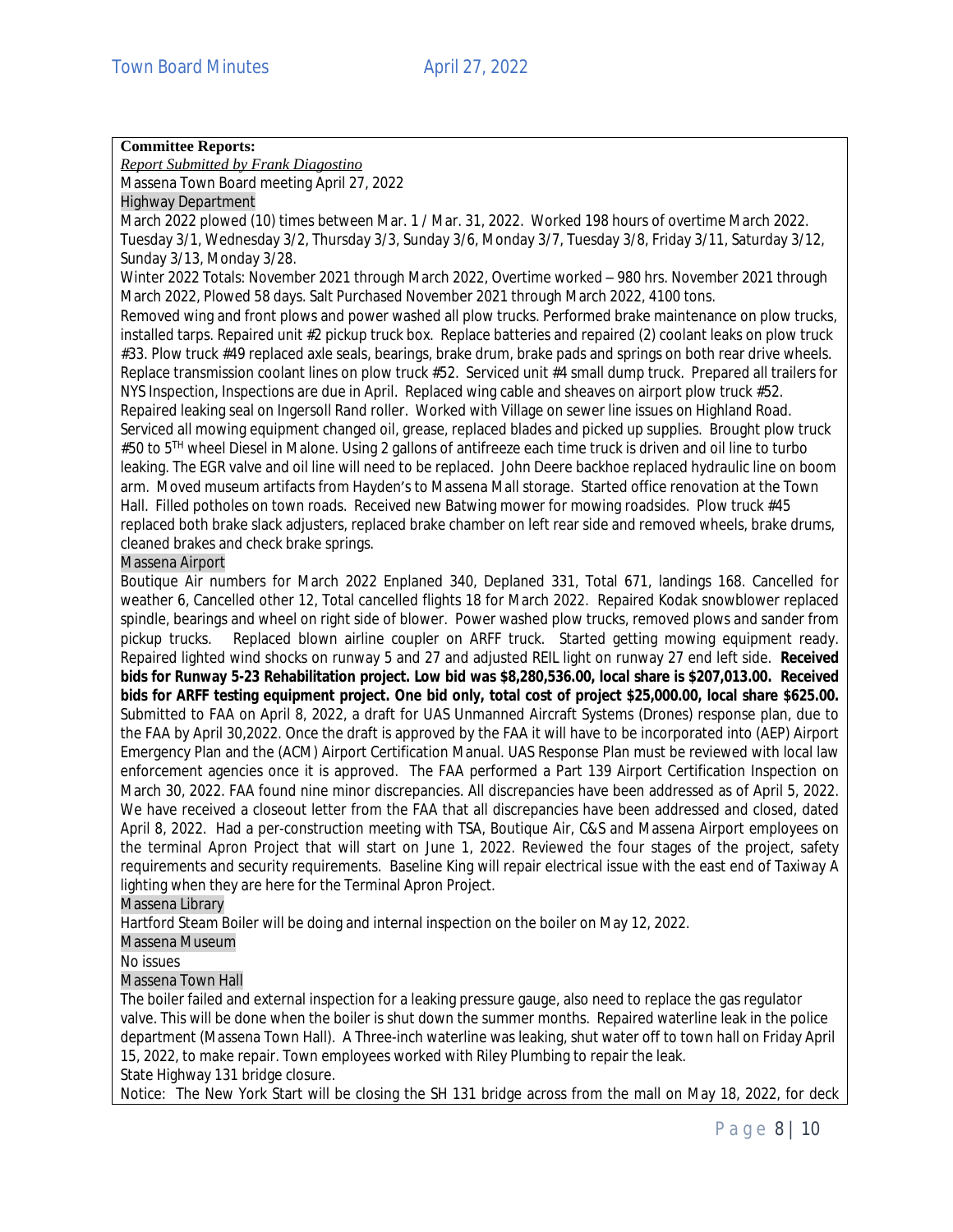replacement. The bridge will be closed from April 18, through October 2022.

The East Massena Waterline Project started on April 11, 2022.

Notice: The Town of Massena will be replacing the waterline on N. Racqette River Road and Haverstock Road west of State Highway 37. The Project will start near Bayley Road and will progress to State Highway 37 starting April 11, through October 31, 2022. This work will significantly affect vehicle traffic during this time frame. There will be road closures, traffic delays. The Town of Massena is asking the general public to use alternate routes during the construction period. Work will start at 7:00 am and will finish around 5:30 pm Monday through Thursday. Times and days are subject to change. N. Racquette River Road will be open to local and airport traffic only during the construction period.

Notice:

Town of Massena Spring clean dates May 2 through May 31, 2022. Contact the Massena Town Hall to pickup or have your coupons mailed to you.

*Report Submitted by Debra Willer*

#### MED

As of March 31st, Massena Electric has been 612 days without a lost time injury. They have been 294 days without a reportable injury. The line crew attended a Qualified Electrical Personnel refresher course; all employees attended a Defensive Driver course. In March, there were 11 trouble calls, with 4 of them affecting more than one customer. The crews are currently working on replacing 6 poles in the Belmont/Beach Street area as well as replacing poles on the North Raquette Road near the airport (they are coordinating with the construction crew replacing the water lines, thereby taking advantage of the reduced traffic in the area). The crews are also working on the service upgrade at the grade schools (they have finally received the transformers that were ordered last spring). March saw a decrease in the amount of power MED had to purchase from the open market as well as a decrease in its cost. The board discussed customer concerns regarding the recent rate spikes; they continue to work with NYPA regarding the rate structure. The next meeting will be May 24<sup>th</sup>. *Reports by Sue Bellor*

*Museum*

#### March 3, 2022

Attendance: Present: Joe Macaulay, Randy Peets, Ann Greene, Bonnie Weitz, Mary Ellen Casselman, Linda McDonald, Deb Willer, David Frary Excuse: Tom Miller, Julie Paquin, Tim LaRose Approval of Minutes: Motion Bonne Weitz, seconded by Joe Macaulay to approve the minutes from the February meeting Carried Treasurer's Report: Motion Bonnie Weitz, seconded by Joe Macaulay to approve the Treasurer's report as presented by Ann Greene – Carried Old Business: Joe Macaulay reported on the zoom meeting for the Massena DRI funding Applications are due by March 25, 2022. We will be submitting an application for the storage building and site work around the Cultural Center property. Randy suggested that we apply for \$100,000 to \$200,000. New Business: 1 Accessions (5) Deaccessions (0) 2 Museum Book Sales: none 3 Website hits: 260 4 Visitors: 15 5 Motion David Frary, seconded by Bonnie Weitz to approve the lease from the Massena Mall for the Town to rent the storage space for the storage of artifacts Carried Historian: Mary Ellen will be working on the items stored on East Orvis so that the Town Highway Department can move them to the mall. She will work on displays for the windows on the old Hallmark store in the mall. Mary Ellen announced that she would be resigning from the position of Historian effective April 30, 2022. Archivists: Linda is working on a grant from the NNY Library and will be working on a display for National Library Week. Town of Massena Representative: No special report. Motion David Frary, seconded by Joe Macaulay to adjourn Carried